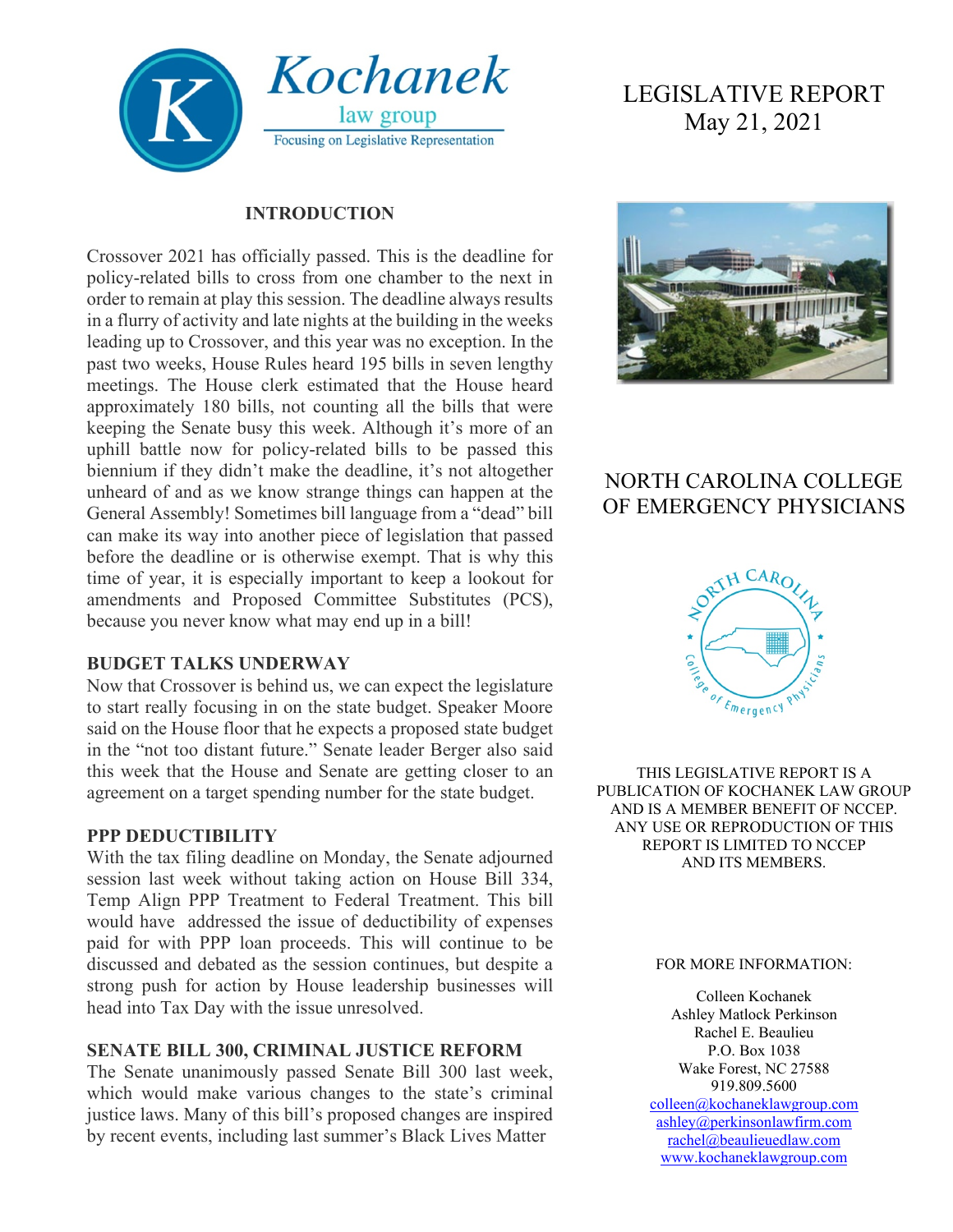protests and the recent killing of Andrew Brown Jr. in Elizabeth City by members of the Sheriff's Department. In response to outrage over body cam footage in the killing of Brown by Sheriff's deputies, Senate Bill 300 would provide that a victim's family can see body camera footage within five days of a police killing or serious injury, unless the police receive approval from a judge to exclude parts of the footage or the entire video. This would basically reverse the current law, which makes the victim's family seek approval from a judge in order to see the footage. The bill also would: establish a duty for officers to intervene and report to superiors any excessive use of force they witness; create a database of law enforcement certifications that have been suspended or revoked so police chiefs and sheriffs would have a better sense of whether someone applying for a job has a troublesome record at his or her past department; require police to get training on mental health, use of force, racial bias, ethics, and more; and would enact felony offenses for resisting arrest when an officer is injured. The bill is now in the House Rules Committee.

#### **HOUSE BILL 47, ELECTED OFFICIALS CONCEALED CARRY**

This controversial bill passed the House, 69-45. It would allow elected officials with a concealed carry permit to carry their weapon while handling their official duties, so long as they're not drinking. In particular, this bill, if passed, would allow legislators to carry a gun anywhere at the General Assembly. Although the focus of press reports was on the General Assembly, the bill would allow all elected officials to carry a concealed weapon. The bill is now in the Senate Rules Committee.

#### **HOUSE BILL 890, ABC OMNIBUS LEGISLATION**

House Bill 890 passed the House last week, 100-10. This bill would make several changes to the laws concerning ABC stores, distilleries, and other alcohol-related statutes. The bill would allow online orders from ABC stores, allow personalized labels on spiritous liquor purchases, allow ABC stores to have free tastings, eliminate the requirement on the town of Cary to issue alcoholic beverage licenses (a local request and bill run by Rep. Adcock that Rep. Moffitt added to the ABC omnibus), expand the size of growlers from two liters to four, and establish the NC Spiritous Liquor Council among other things. The bill is now in the Senate Rules Committee.

# **HOUSE BILL 805, PREVENT RIOTING AND CIVIL DISORDER**

House Bill 805 was approved in the House last week, 88-25, with a floor amendment that was unanimously approved that was brought forward by Democratic Rep. Lofton. The amendment aimed to clarify that a person's "mere presence alone without an overt act is not sufficient to sustain a conviction." This was in light of concerns that this bill would have a chilling effect on freedom of speech by subjecting any peaceful protestor to felony charges for the potential actions of others. The Speaker made it clear that the bill is aimed at those who willfully engage in rioting. The bill is now in the Senate Rules Committee.

#### **SENATE BILL 35, MAX 4-YR AGE DIFFERENCE TO MARRY UNDER 18 YEARS**

Senate Bill 35 passed the Senate last week unanimously, with a floor amendment that raised the age to get married in our state from 14 years of age to 16. North Carolina currently has the lowest minimum age to marry in the country at just 14 years old. Sen. Vickie Sawyer, an advocate for this provision, said that she found that most child marriages involved abuse and poverty, and end in divorce. The new language raises the minimum age to 16, leaves a less-than-four-year age difference requirement in place, and leaves the requirement for parental consent or court approval to marry under the age of 18. The bill is now in the House Rules Committee.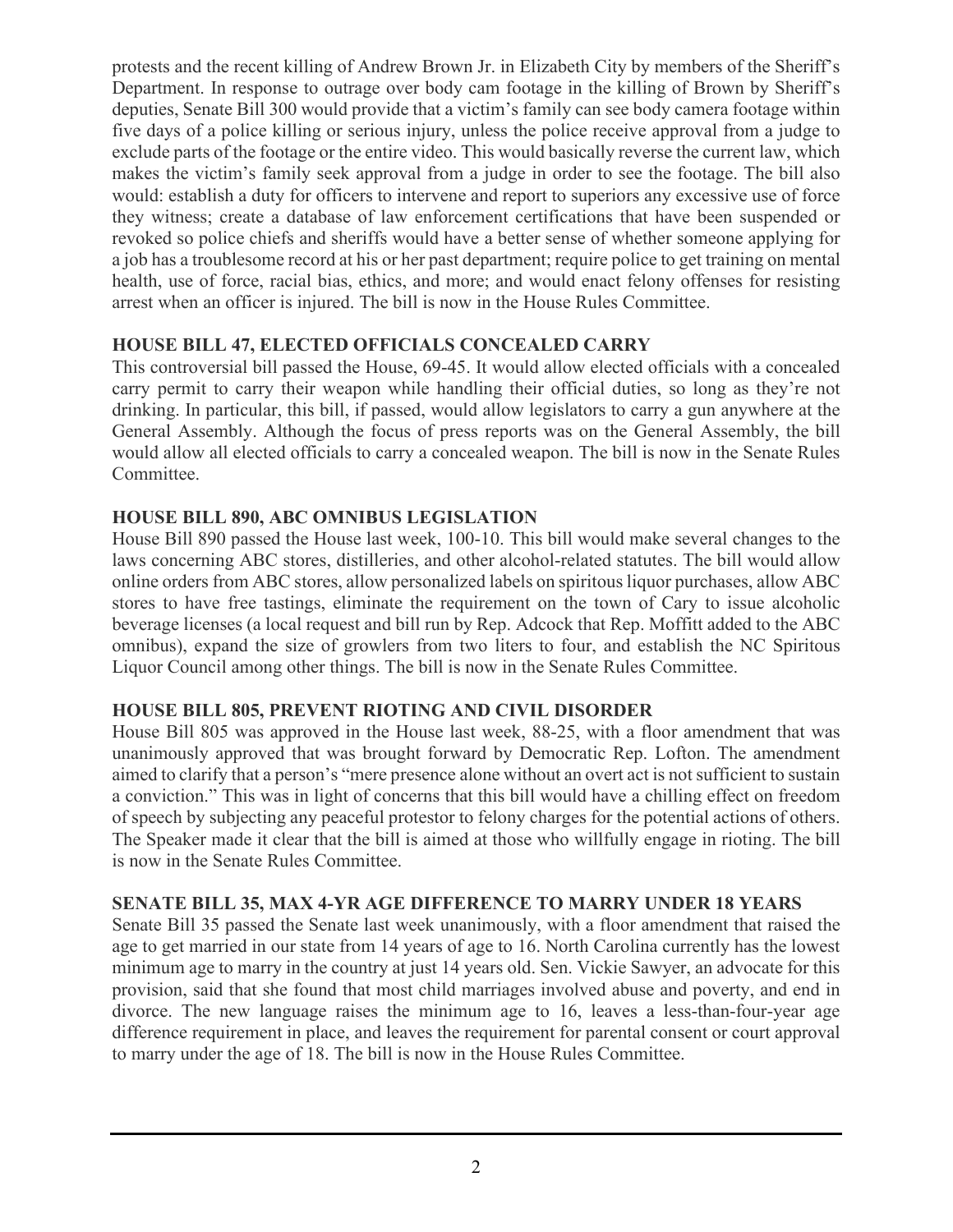# **HOUSE BILL 581, DRIVERS LICENSE DESIGNATION/AUTISM**

House Bill 581 passed the House unanimously last week. It would create a new voluntary driver's license designation for people on the autism spectrum. It would further require training for law enforcement on the designation, specifically on how to recognize and appropriately interact with persons with autism spectrum disorder. It has now been referred to the Senate Rules Committee.

# **HOUSE BILL 740, DEFINE MERGING AREAS/ZIPPER MERGE**

House Bill 740 was approved by the House, 110-4, last week. It encourages "zipper merging" on North Carolina highways. The bill says that, when two lanes merge, people should use both lanes as long as they can, then merge. If approved, this merge procedure would be added to driver education manuals. The bill is now in the Senate Rules Committee.

#### **THIS WEEK AT THE LEGISLATURE**

The Speaker has announced that the House will not be holding votes on Monday or Tuesday of this week. The Speaker told House members that he believes the gas shortage should be resolved by Wednesday, so he expects to hold a voting session then. If it has not been resolved, he will reevaluate closer to that time.

#### **BILLS OF INTEREST**

HOUSE BILL 846, 25-Year Retirement for First Responders, would allow first responders who are members of the Teachers' and State Employees' Retirement System (TSERS) or the Local Governmental Employees' Retirement System (LGERS) to retire with unreduced benefits after 25 years of creditable service. **Introduced by Representative Saine and referred to the House Committee on Pensions and Retirement.**

HOUSE BILL 850, Economic Security for All, would advance economic security for all in North Carolina by:

- increasing the state minimum wage in phases to \$15 per hour over five years;
- mandating equal pay for equal work;
- requiring paid sick leave and family medical leave;
- increasing the tipped minimum wage;
- ending wage theft;
- requiring the fair assessment of persons with criminal histories by "banning the box";
- repealing public employee collective bargaining restrictions;
- reenacting the earned income tax credit and tax credits for child and dependent care expenses;
- eliminating immunity from liability relating to the coronavirus pandemic;
- creating a rebuttable presumption that first responders, health care workers, and essential service workers infected by the coronavirus contracted the disease in the course of employment;
- requiring that local government employers credit first responders and health care workers for leave taken while quarantined during the coronavirus pandemic;
- mandating hazard pay for essential state employees fighting the pandemic and appropriating funds for that purpose;
- directing the Legislative Research Commission to study the provision of hazard pay to private and local governmental employees; and
- appropriating funds to settle pandemic-related State employee workers' compensation claims.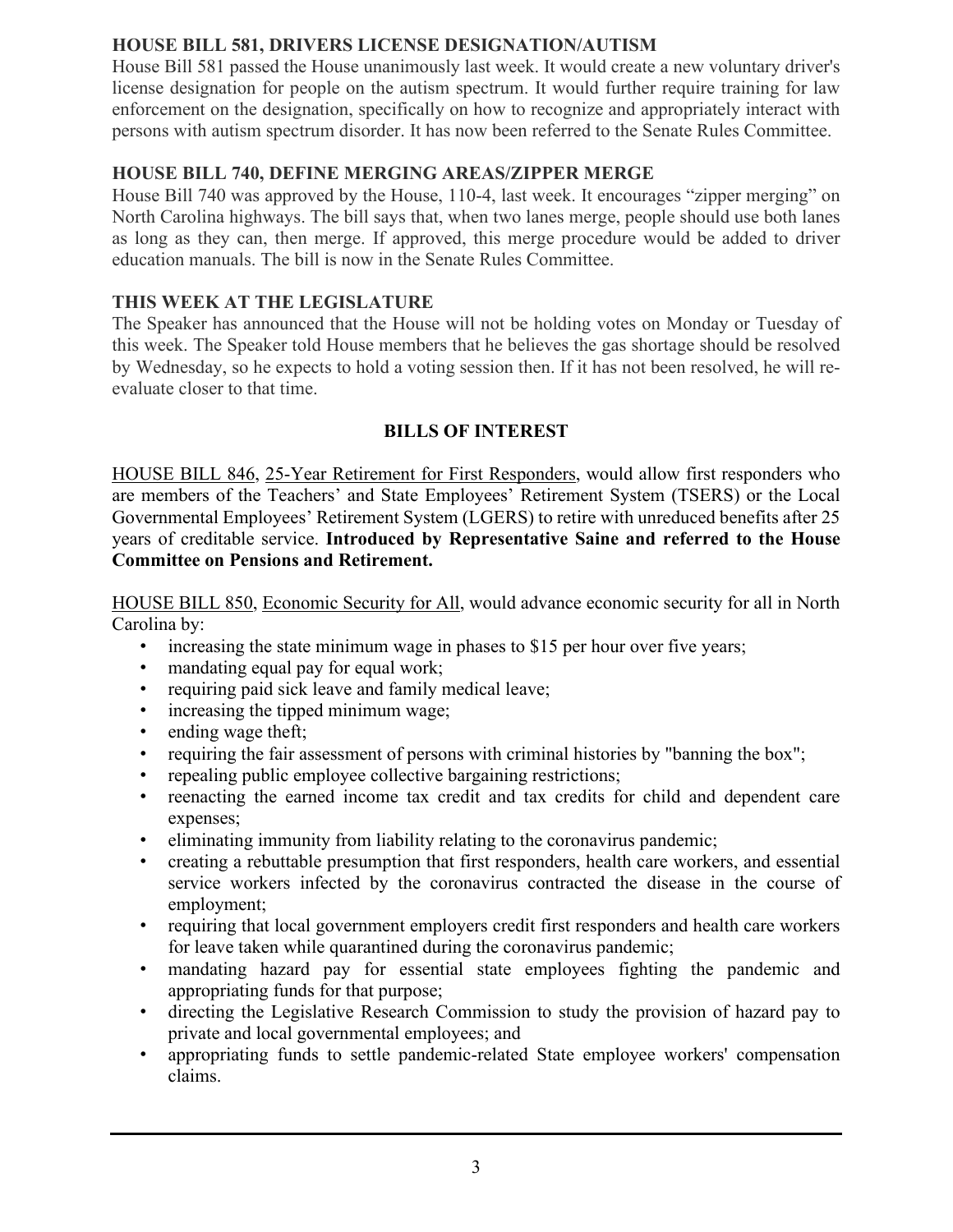#### **Introduced by Representatives Harrison, Fisher, Brown, and A. Baker and referred to the House Rules Committee.**

HOUSE BILL 876, Vaccination Private Choice Protection Act, would: (1) protect individual decision making and health information with regard to an individual's private choices about receiving a COVID-19 vaccine; (2) prohibit the state or any political subdivision of the state from issuing a COVID-19 vaccine passport; (3) protect against employment-related discrimination based on an employee's refusal of experimental vaccines; (4) protect the individual's right against required vaccinations of any sort during declared disasters and emergencies; and (5) prohibit required disclosure of any vaccine status regarding any adult or child under any circumstance whether related to education, health care, occupational licensing, health insurance, or driving privileges. **Introduced by Representatives Moffitt, Warren, Kidwell, and Setzer and referred to the House Rules Committee.**

HOUSE BILL 879, LME/MCO Funds Transfer/Partners Add'l Funding, would appropriate \$10 million to be allocated to the LME/MCO Partners Health Management to be used for staff training and development of its health care provider networks. The bill would also make changes to how fund balance and risk reserve rules work for an area authority and how to handle the dissolution of an area authority or when a county disengages from one area authority and aligns with another. **Introduced by Representatives K. Baker, Arp, and Willis and referred to the House Health Committee.**

HOUSE BILL 886, Auth. License Plate Readers in State ROW, would authorize the Department of Transportation to enter into agreements with the State Bureau of Investigation for the placement and use of automatic license plate reader systems within land or rights-of-way owned by the DOT or otherwise being lawfully occupied by a public utility, if (1) use of the land or right-of-way is temporary in nature, (2) the automatic license plate reader system is completely above ground, moveable, and contains no combustible fuel, and (3) the placement and use does not unreasonably interfere with the operation and maintenance of associated public utility facilities or cause the facilities to fail to comply with all applicable laws, codes, and regulatory requirements. The bill would prohibit use of the data for the enforcement of traffic violations that are infractions of specified motor vehicle laws related to speeding, and would direct the SBI to annually report to the Joint Legislative Oversight Committee on Justice and Public Safety on the number of requests made by law enforcement agencies for captured data obtained by the systems. **Introduced by Representatives Faircloth and Greene and referred to the House Transportation Committee.**

HOUSE BILL 887, Automatic and Online Voter Registration, would include provisions to: (1) provide for automatic voter registration at drivers license offices, public agencies, community colleges, and colleges and universities of the University of North Carolina; (2) require the State Board of Elections to implement an outreach campaign informing citizens about automatic voter registration; and (3) allow individuals who meet the criteria to register to vote or change voter registration online. **Introduced by Representatives Hawkins, Dahle, Hunt, and Meyer and referred to the House Rules Committee.**

HOUSE BILL 888, Fair Access to Financial Services Act, would require a financial institution operating in this State to make each financial product or service that it offers available on proportionally equal terms to all persons engaged in a lawful activity and prohibit the financial institution from denying any person that is engaged in a lawful activity a financial product or service based on a personal, ideological, moral, or political opinion. If the North Carolina Commissioner of Banks finds that a financial institution has committed a violation, the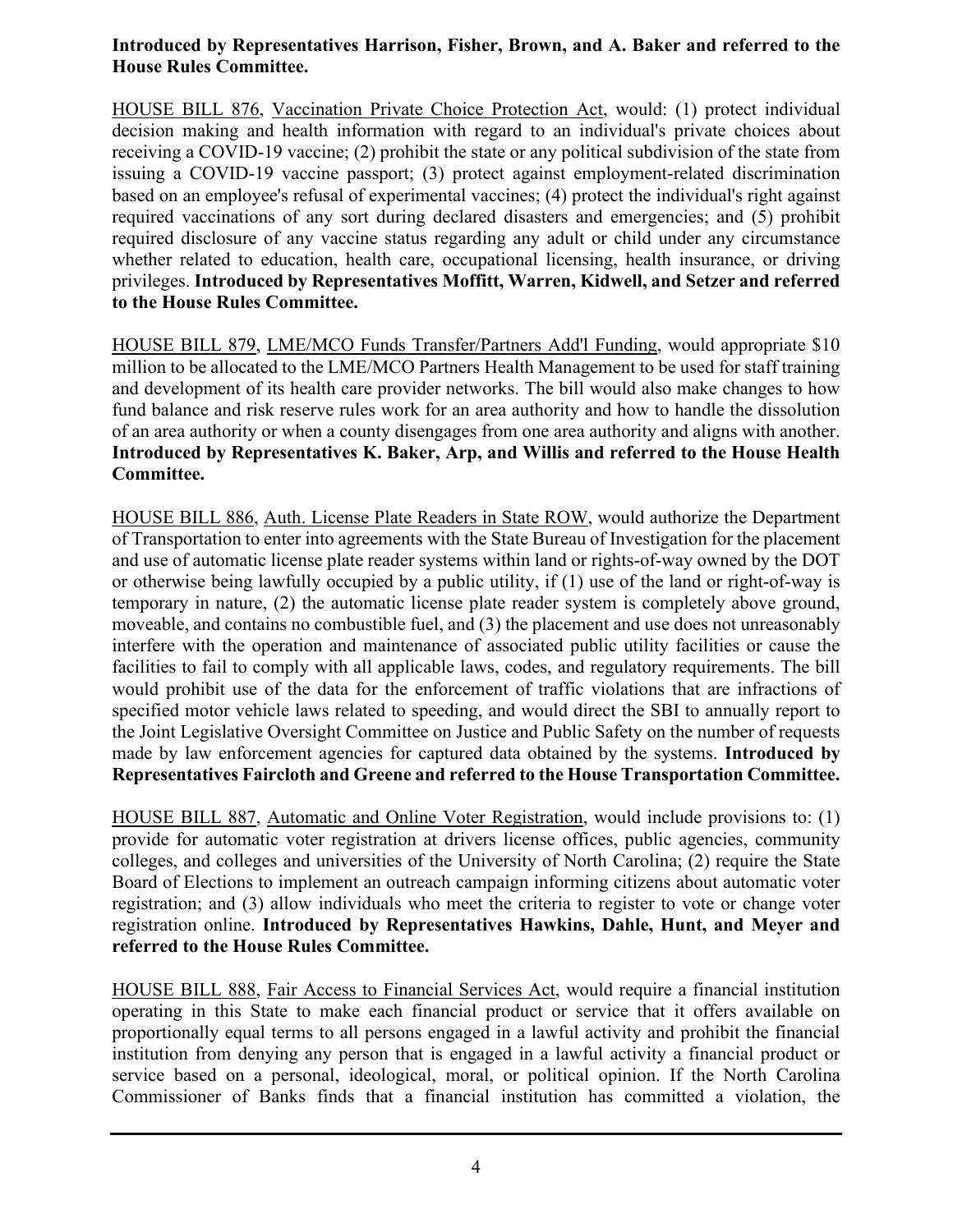Commissioner could revoke, suspend, or refuse to renew the financial institution's charter, license, or registration. **Introduced by Representatives Moffitt, Kidwell, Setzer, and Paré and referred to the House Banking Committee.**

HOUSE BILL 892, Reenact Nonpartisan Judicial Elections/Fund, would reenact nonpartisan judicial elections, including provisions to:

- require justices of the Supreme Court, judges of the Court of Appeals, and superior and district court judges to be elected using the nonpartisan primary election method, and that there be a primary to narrow the field of candidates to two candidates for each position to be filled if, when the filing period closes, there are more than two candidates for a single office or the number of candidates for a group of offices exceeds twice the number of positions to be filled; and
- establish the North Carolina Public Campaign Fund as an alternative source of campaign financing for candidates who demonstrate public support and voluntarily accept strict fundraising and spending limits, including provisions to:
	- o make the Fund available to candidates for justice of the Supreme Court and judges of the Court of Appeals in elections held in 2022 and thereafter, and provide that the Fund is to finance the election campaigns of certified candidates for office and pay administrative and enforcement costs of the State Board of Elections;
	- $\circ$  include the following as sources of money in the Fund: (1) designations made by taxpayers to the Fund, (2) Fund revenues distributed for an election that remain unspent or uncommitted at the time the recipient is no longer a certified candidate in the election, (3) money ordered returned to the Fund, (4) voluntary donations made directly to the Fund, and (5) money collected from the \$50 surcharge on attorney membership fees; and
	- $\circ$  allow a civil penalty of up to \$10,000 per violation or three times the amount of any financial transaction involved in the violation, whichever is greater, and for good cause shown, could require candidates to return distributed amounts to the Fund.

# **Introduced by Representatives John, Morey, and A. Jones and referred to the House Rules Committee.**

HOUSE BILL 896, Fair & Equitable Reimbursements/Pharmacists, would require health benefit plans to reimburse a pharmacist at the same rate that other health care providers are reimbursed when providing the same or equivalent health care services or procedures. This requirement would apply as long as: (1) the service or procedure was performed within the pharmacist's licensed lawful scope of practice, (2) the health benefit plan would have provided reimbursement if the service or procedure had been performed by another health care provider, and (3) the pharmacist provided the service or procedure in compliance with any requirements of the insurer. **Introduced by Representative Setzer and referred to the House Insurance Committee.**

HOUSE BILL 897, Address False Campaign Claims, would seek to expedite the resolution of certain lawsuits against political candidates and campaigns so that the public will know whether campaign claims are false or defamatory prior to casting votes in an election. The bill would require a claim for relief against a person arising from any act of the person which could reasonably be construed as an act in furtherance of the person's seeking elected public office to be subject to a motion to dismiss or strike unless the court determines that (1) the nonmoving party's claim has a substantial basis in law or a substantial argument for modifying the law and (2) the nonmoving party has established that there is a probability of that party prevailing on the claim. The bill would require the hearing of the motion to be advanced and take precedence over all other cases on the court calendar according to the number of days prior to the election that the motion is filed. An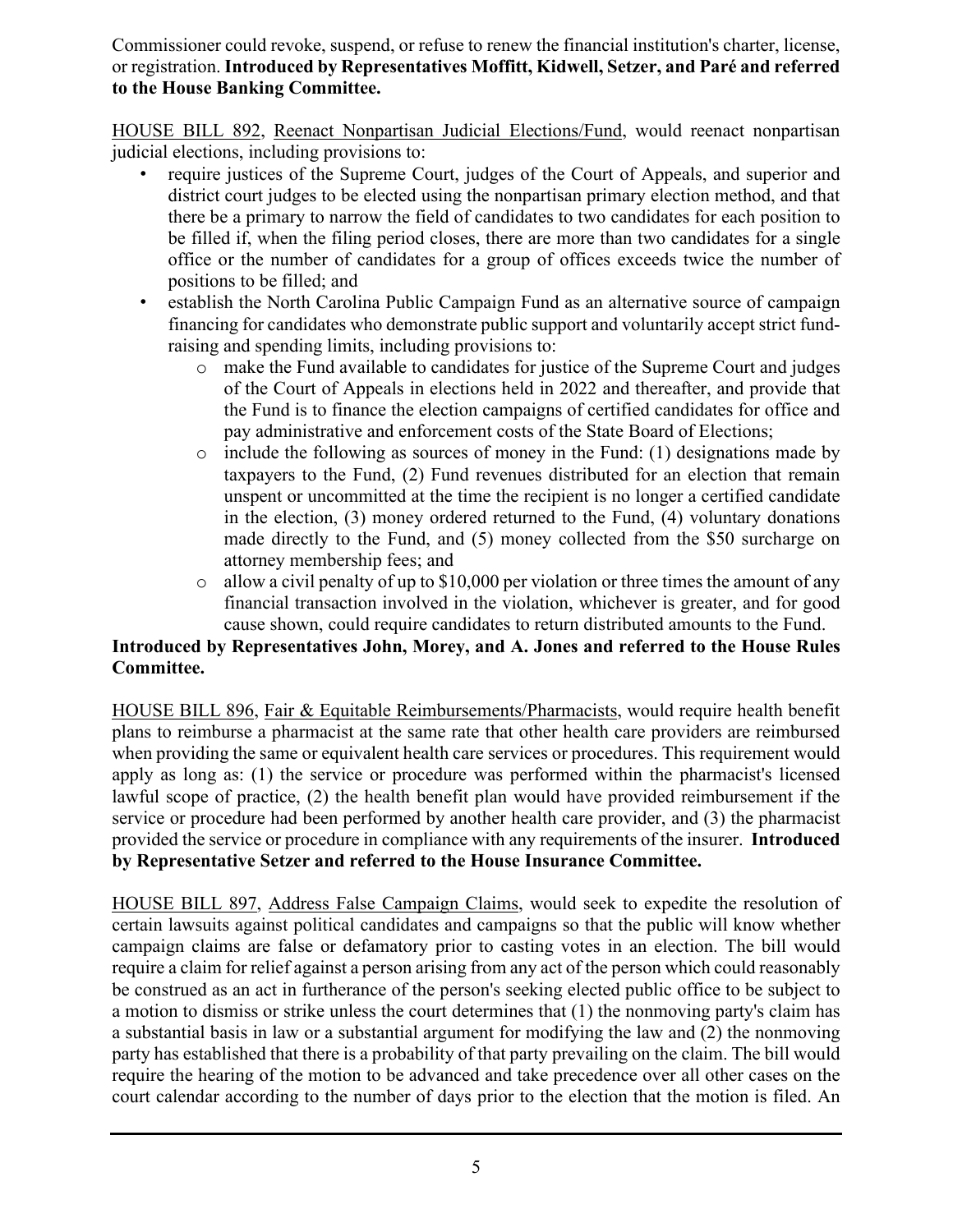order granting or denying a motion to dismiss or a motion to strike would be subject to an immediate appeal. The bill also would provide \$100,000 to the Administrative Office of the Courts and \$10,000 to the State Board of Elections to implement these provisions. **Introduced by Representatives Szoka, Meyer, Bell, and Reives and referred to the House Judiciary I Committee.**

HOUSE BILL 899, North Carolina Work and Save, would establish the North Carolina Small Business Retirement Program and set out requirements that the Program must meet, including to: (1) provide a process to facilitate voluntary enrollment for covered employers, covered employees, and self-employed persons; (2) require the IRA to which contributions are made to be a Roth IRA, with the Board allowed to add an option for participants to elect to contribute to a traditional IRA as an alternative to the Roth IRA; (3) require the standard package to be a Roth IRA with a target date fund investment, and a contribution rate that begins at 5% of salary or wages; (4) provide for a uniform annual increase in the participant's contribution rate of up to 1%; (5) allow a covered employer to withhold payroll deductions from a covered employee's paycheck for making a covered employee contribution to the Program funds; (6) include an account status notification process for covered employees to be notified about and track their investments; and (7) ensure that the Program is designed to be financially self-sustaining over time. The bill would require outreach to individuals, employers, other stakeholders, and the public regarding the Program, and would provide \$400,000 this year and \$600,000 next year to the Department of Commerce to: (1) enable or facilitate the start-up and continuing operation, maintenance, administration, and management of the Program until the Program becomes financially self-sustaining, and (2) hire an individual to serve as the initial executive director. **Introduced by Representatives Hardister, Hanig, Warren, and Harris and referred to the House Commerce Committee.**

HOUSE BILL 902, Funds to Record & Store Highway Camera Video, would provide \$10 million to the Department of Transportation to record and store video from the Department's highway cameras and include provisions regarding the disclosure of the recordings. The Department could only disclose a recording to the following: (1) a person whose image or voice is in the recording; (2) a personal representative of an adult person whose image or voice is in the recording, if the adult person has consented to the disclosure; (3) a personal representative of a minor or of an adult person under lawful guardianship whose image or voice is in the recording; (4) a personal representative of a deceased person whose image or voice is in the recording; or (5) a personal representative of an adult person who is incapacitated and unable to provide consent to disclosure. When disclosing the recording, the Department could disclose only those portions of the recording that are relevant to the person's request. The bill includes provisions regarding factors the Department may consider in determining if a recording is disclosed, appeal of disclosure denial, release of recordings by court order and for law enforcement purposes, retention, fees, and use. **Introduced by Representatives Logan, Garrison, and Roberson and referred to the House Transportation Committee.**

HOUSE BILL 908, Access to Affordable Health Coverage for All, would direct the Department of Health and Human Services and the Department of Revenue to design a refundable premium tax credit to help eligible individuals in the coverage gap to afford health insurance purchased through the federal Health Insurance Marketplace or the Health Benefits Exchange. Under the bill, those eligible for the tax credit would: (1) have a modified adjusted gross income that is below 100% of the federal poverty level; (2) be at least 19 and under 65 years of age; (3) not entitled to or enrolled in Medicaid benefits under Parts A or B of Title XVIII of the Social Security Act; (4) not eligible for Medicaid coverage or NC Health Choice coverage under the State Plan providing minimum essential coverage; (5) not eligible for coverage under TRICARE; and (6) not able to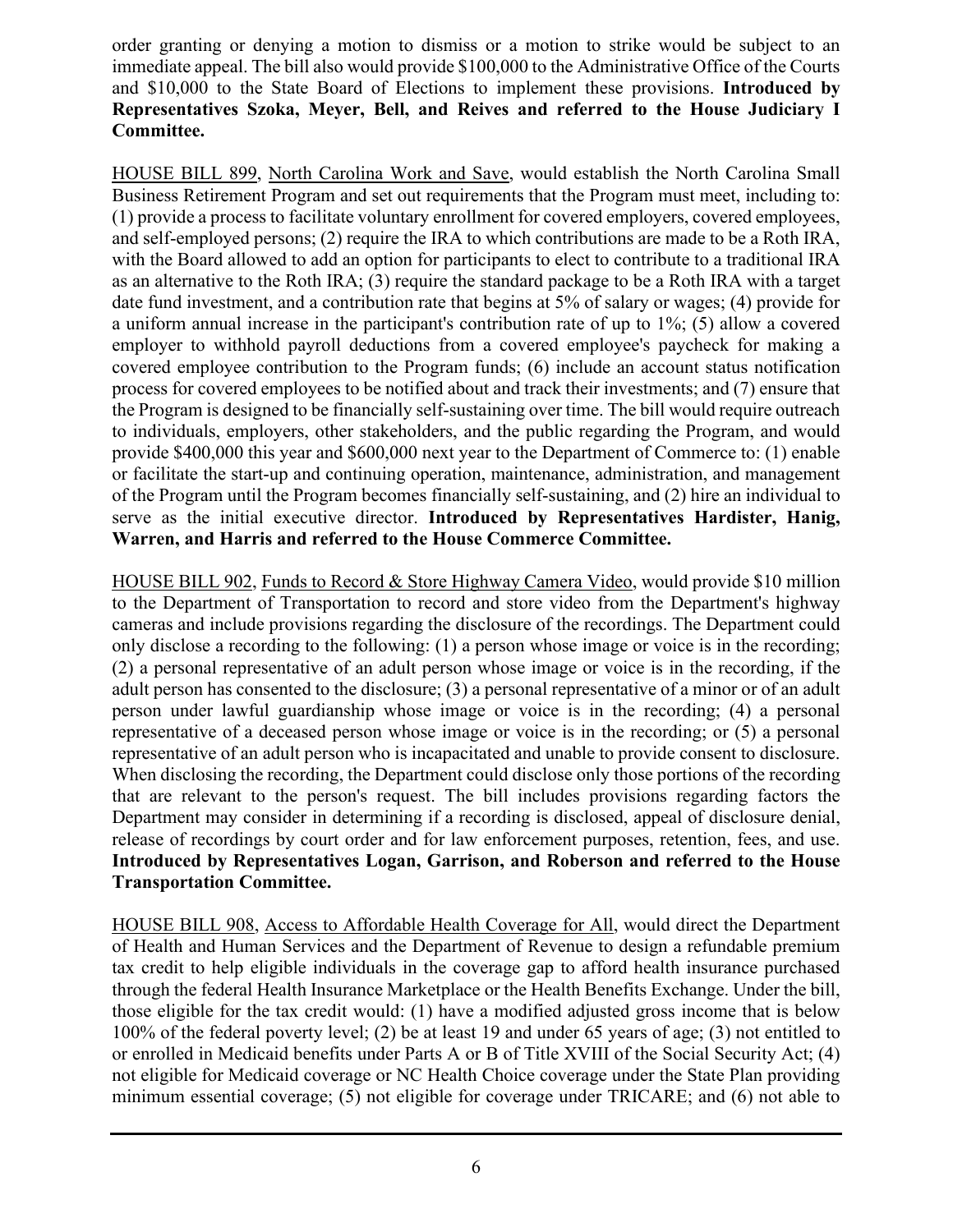obtain affordable coverage through an eligible employer-sponsored plan that provides minimum value and minimum essential coverage. The bill would appropriate \$100,000 in nonrecurring funds for the 2021-22 fiscal to design the program. **Introduced by Representatives Brockman and Insko and referred to the Senate Rules Committee.**

HOUSE BILL 910, Law Enforcement Conduct Act, would include provisions to: (1) establish a duty to intervene and add to mandatory in-service and entry-level training for law enforcement officers on specified issues; (2) increase funding for the Criminal Justice Fellows Program; (3) direct the Department of Justice to develop model law enforcement agency protest response and engagement policies; (4) require the State Bureau of Investigation to investigate officer-involved deadly force incidents; (5) increase powers of the Joint Legislative Oversight Committee on Justice and Public Safety; and (6) establish a statewide database for use by law enforcement agencies that tracks all law enforcement officer separations from employment, whether voluntary or involuntary, related to the use of force of a law enforcement officer. **Introduced by Representatives Logan, Morey, and K. Smith and referred to the House Appropriations Committee.**

HOUSE BILL 928, Opioid Overdose Prev. Pilot Program/Funds, would establish an Opioid Abatement Fund for all funds received by the State as a beneficiary of the final consent judgment resolving the case, *State of North Carolina, ex rel. Joshua H. Stein, Plaintiff v. McKinsey and Company, Inc.* Moneys in the Fund would be used to cover the costs incurred by the State in investigating and pursuing the claims in this case and remediate the harms caused to North Carolina and its citizens by the opioid epidemic. The bill also would provide \$4 million from the Fund to the Department of Health and Human Services, Division of Mental Health, Developmental Disabilities, and Substance Abuse Services, to support the establishment and operation of a oneyear opioid overdose prevention pilot program that serves the purpose of educating the public about opioid use disorder and overdose through public service announcements and the dissemination of other educational materials to the public. In developing this pilot program, the Department could explore the possibility of public-private partnerships to accomplish the purpose of the pilot program. By March 1, 2023, the Department would study and report to the Joint Legislative Oversight Committee on Health and Human Services on the effectiveness of the pilot program and any public-private partnerships approved by the Department as part of the pilot program. **Introduced by Representatives Moffitt, K. Baker, and Sasser and referred to the House Appropriations Committee.**

HOUSE BILL 929, North Carolina Medical Cannabis Act, would legalize the medical use of cannabis, establish a licensing process for the cultivation of medical cannabis and the manufacturing of medical cannabis products, direct the NC Alcoholic Beverage Control Commission to adopt rules for the establishment, licensing, and operation of medical cannabis dispensaries, and include provisions to expunge misdemeanor and felony marijuana offenses, specify unlawful conduct involving the medical use of cannabis; tax medical marijuana; and establish a University Cannabis Equity Investment Fund. **Introduced by Representatives Alexander, Harrison, Cunningham, and Carney and referred to the House Rules Committee.**

HOUSE BILL 932, Body-Worn Camera Recordings, would require most law enforcement officers to wear and activate body-worn cameras during certain interactions with the public, establish a use policy for body-worn cameras and dashboard cameras, provide \$5 million in each of the next two years to the Governor's Crime Commission to provide grants to law enforcement agencies to purchase and maintain body-worn cameras. The bill also would amend provisions regarding law enforcement agency recordings to: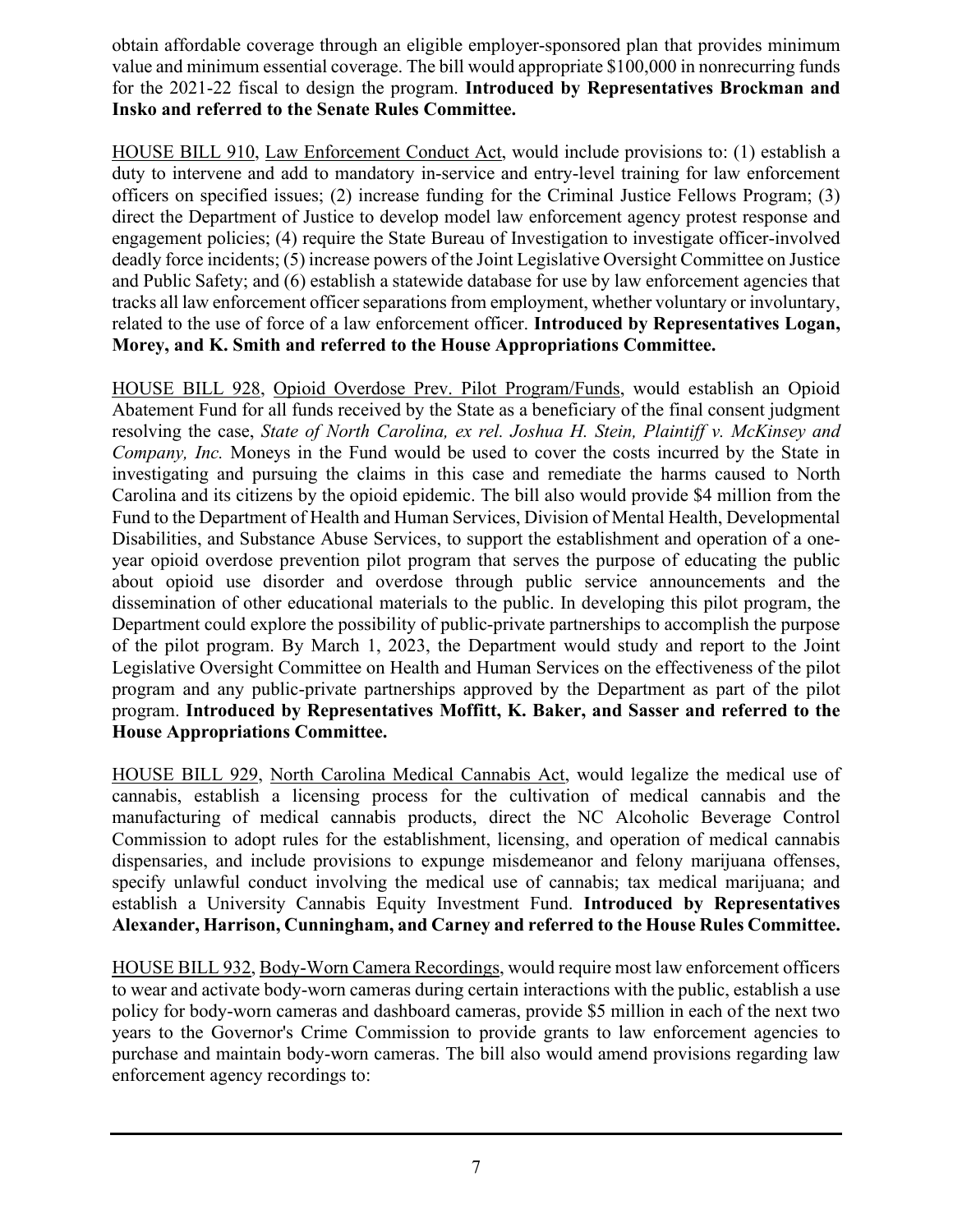- prohibit the release of recordings in the custody of a law enforcement agency as a public record for 15 days following the date of the recorded occurrence, and upon the expiration of that period, would require the automatic release as a public record unless a custodial law enforcement agency or a person authorized to receive disclosure has filed an action requesting the court to order that the recording not be released as public record;
- limit the court's order to 30 days from the date of the recorded occurrence, and require the automatic release as public record after the earlier of the order's expiration or 30 days from the date of the recorded occurrence;
- include provisions regarding the form of the petition, hearing priority, and considerations of the court;
- add to the persons required to receive notice of proceedings regarding appeal of denied disclosure by a law enforcement agency, and required to be given the opportunity to be heard at such proceedings: any person whose image or voice is in the recording or is a criminal defendant or is the subject of a criminal investigation related to the recording; and the immediate family members of any person whose image or voice is in the recording and is a criminal defendant or is the subject of a criminal investigation related to the recording.

# **Introduced by Representatives Brockman, Hawkins, K. Smith, and Hunter and referred to the House Rules Committee.**

HOUSE BILL 937, Automatic Police Body Cam Analysis, would require the automatic analysis of police body-worn camera recordings to flag certain behavior and improve officer training. The bill also would provide \$3 million to the Department of Public Safety to provide grants to law enforcement agencies to purchase natural language processing technologies and develop natural language processing technology review protocols, and \$100,000 to the Governor's Crime Commission to develop guidelines and procedures for the administration and distribution of grants. **Introduced by Representative Alexander and referred to the House Rules Committee.**

#### HOUSE BILL 940, IRC Update, would:

- effective for tax years beginning on or after January 1, 2020, repeal the statutes that require an individual or corporate taxpayer to add the amount of any expense deducted under the Code to the extent that payment of the expense results in forgiveness of a covered loan (includes PPP loans) pursuant to section 1106(b) of the federal CARES Act, and the income associated with the forgiveness excluded from gross income pursuant to section 1106(i) of the CARES Act;
- modify the allowable itemized deduction an individual may elect to deduct from their gross income for mortgage expense and property tax, and prohibit the amount allowed as a deduction for interest paid or accrued during the taxable year under the Code with respect to any qualified residence from including the amount for mortgage insurance premiums treated as qualified residence interest for taxable years 2014 through 2021 (currently limited to taxable years 2014 through 2020); and
- modify the required adjustments to an individual's gross income, which are decoupled from federal requirements, to:
	- o require the taxpayer to add the amounts excluded from the taxpayer's gross income for the discharge of qualified principal residence indebtedness and qualified tuition and related expenses under the Code for taxable years 2014 through 2025 (currently limited to taxable years 2014 through 2020);
	- o require the taxpayer to add the amounts excluded from the taxpayer's gross income for payment by an employer of principal or interest on any qualified education loan incurred by the taxpayer for education of the taxpayer for taxable years 2020 through 2025 (currently limited to taxable year 2020), expanding the purpose of the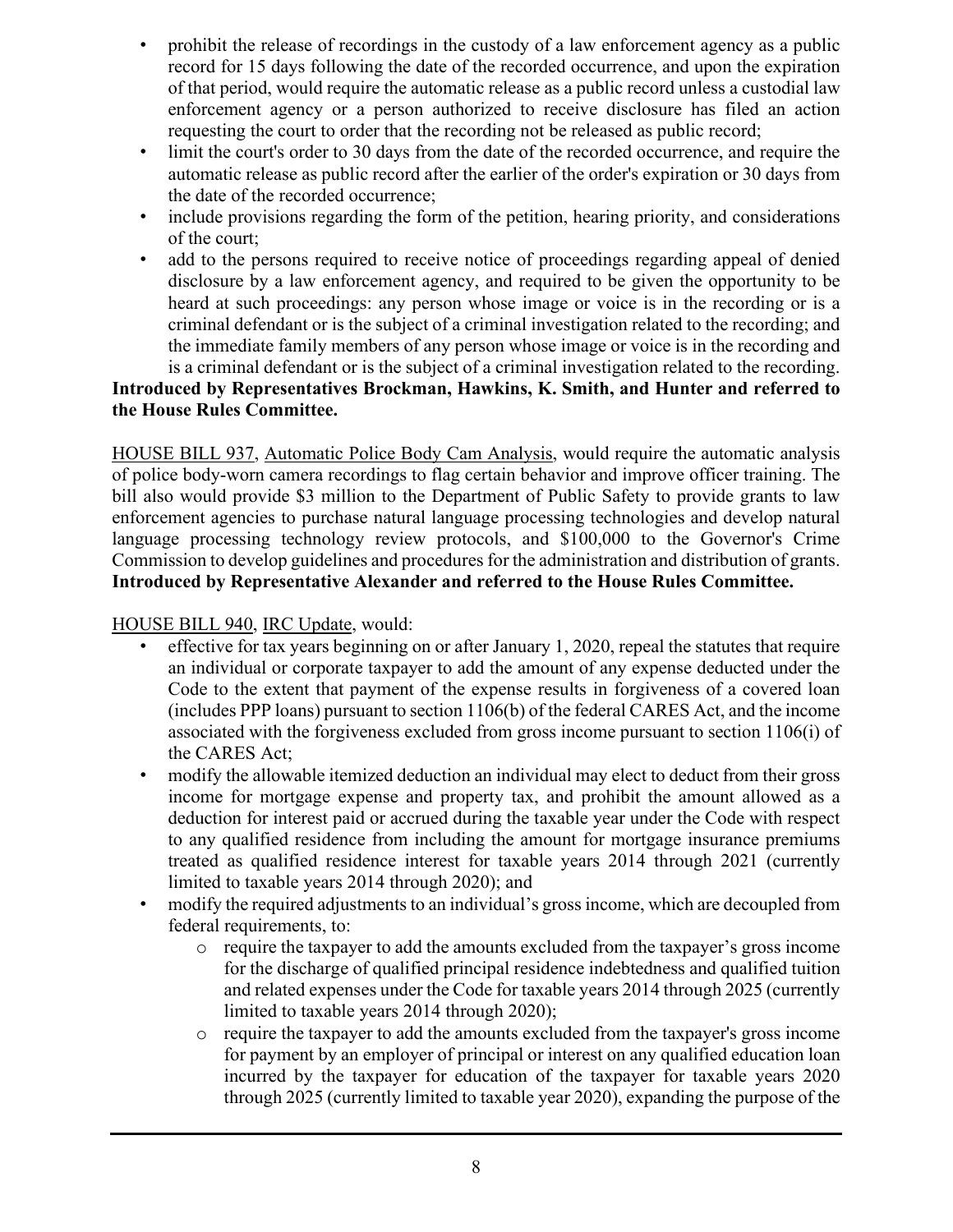provision to include decoupling from the federal exclusion of payments under the Consolidated Appropriations Act, 2021;

- o add a new decoupling provision for taxable years 2021 and 2022 to require a taxpayer to add an amount equal to the amount which the taxpayer's deduction under of the specified section of the Code, regarding business-related expenses for food and beverages provided by a restaurant, exceeds the deduction that would have been allowed under the Code enacted as of May 1, 2020, stating the purpose of the provision is to decouple from the increased federal deduction under the Consolidated Appropriations Act, 2021;
- o add a new decoupling provision for taxable years 2021 through 2025 to require a taxpayer to add the amount excluded from the taxpayer's gross income for the discharge of a student loan under the specified section of the Code, stating the purpose of the provision is to decouple from the exclusion from income for the discharge of a student loan under the American Rescue Plan Act of 2021.

#### **Introduced by Representatives Setzer, Szoka, Bradford, and Winslow and referred to the House Finance Committee.**

HOUSE BILL 950, Expand Broadband-Unserved/Underserved Areas, would allow counties to identify eligible areas within the county to coordinate with a qualified private provider to expand broadband service to unserved households and to initiate a bid process with a qualified private provider to provide broadband service to an eligible area. In addition, the bill would provide \$25 million to the County Broadband Deployment Fund to be allocated to counties. **Introduced by Representatives Gillespie, Saine, Farkas, and Wray and referred to the House Energy and Public Utilities Committee.**

HOUSE BILL 953, Funds for Sch. Mental Health Support Persons, would provide funding to local school administrative units to increase positions for school counselors, school social workers, and school psychologists to meet specified statewide ratios for each during each fiscal year, with ratios set at 1:250 students for counselors, 1:400 students for social workers, and 1:700 students for psychologists by 2025-26. The bill would provide for school counselors who are licensed clinical mental health counselors to receive a salary supplement each month for the 2021-22 fiscal year of 10% of their monthly salary on the "A" Teachers Salary Schedule. The bill would appropriate \$18.8 million in recurring funds to the Department of Public Instruction for 2021-22 to provide compensation increases for school counselors pursuant to the act. **Introduced by Representatives Brown, Cunningham, Carney, and A. Baker and referred to the House Appropriations Committee.**

HOUSE BILL 957, Authorize Broadband Cooperatives, would create a nine-member North Carolina Rural Broadband Authority, consisting of four legislative appointments and five gubernatorial appointments for four-year terms. The purpose of the Authority would be to secure broadband service for areas where service is not being rendered or is inadequate. The Authority would not be a rate-making body and would not have the power to fix rates or service charges, or to order the extension of broadband by telecommunication providers. The bill would also establish a quarterly regulatory fee for broadband membership corporations, set at the greater of (1) the legislatively established rate for that fiscal year based on the number of customer connections for broadband service for each broadband membership corporation, or (2) 25 cents for each customer connection for broadband service for each broadband membership corporation. The bill would allow one or more persons in an unserved area desiring to form a broadband membership corporation to apply with the Authority for permission to form the corporation. The powers, governance and procedures for such a corporation would be established through the bill.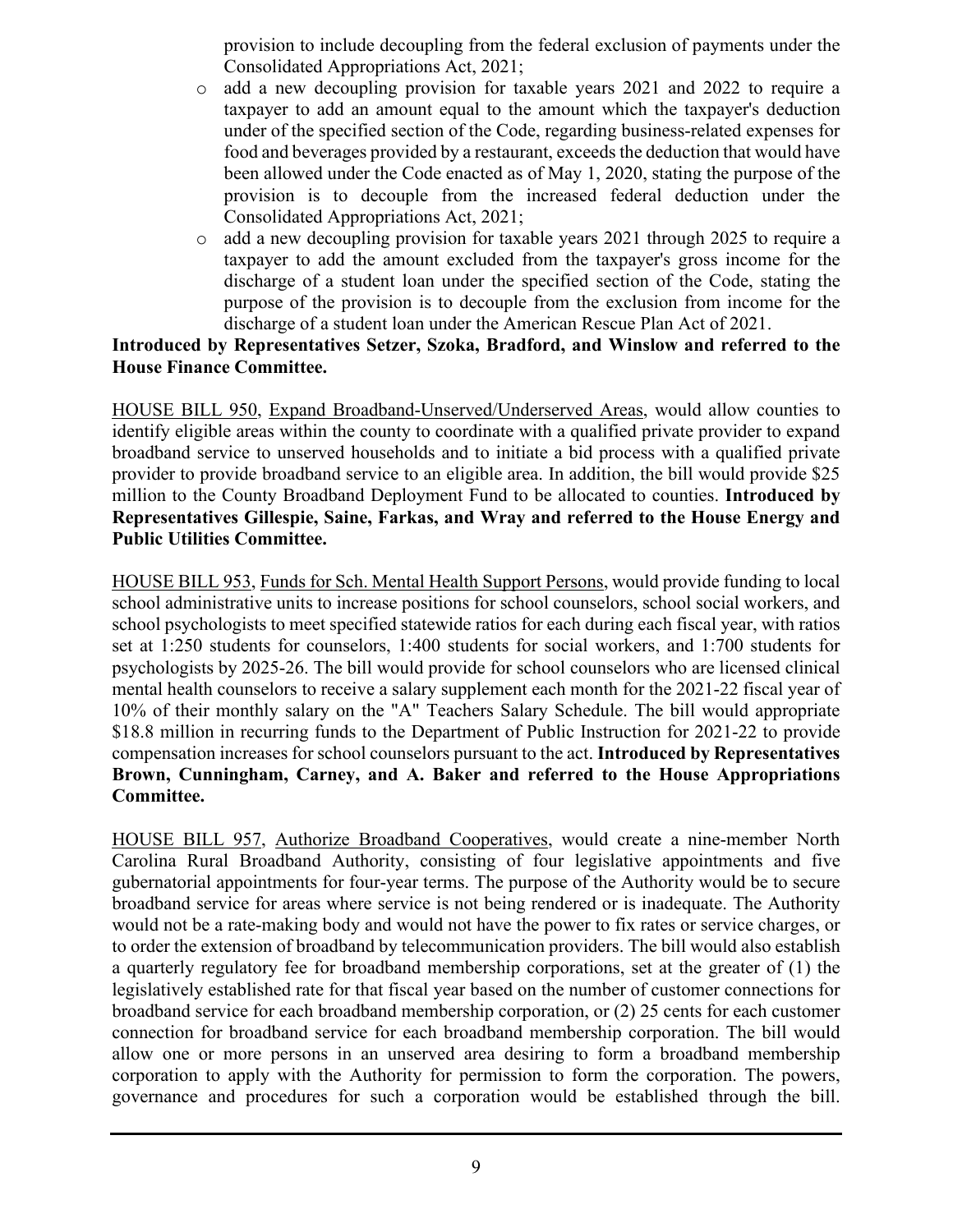**Introduced by Representatives Szoka, Gillespie, and Goodwin and referred to the House Committee on Energy and Public Utilities.**

HOUSE BILL 958, Hire NC Workers, is identical to Senate Bill 512, summarized in the April 23, 2021, Legislative Report. **Introduced by Representatives Hurtado, Gailliard, Farkas, and Cooper-Suggs and referred to the House Rules Committee.**

HOUSE BILL 961, Oversight of LME/MCOs/New FTEs within DHHS, would appropriate \$181,000 in recurring funds to the Department of Health and Human Services for 2021-22 and again for 22-23 to create two positions at the associate director level or higher to oversee local management entities/managed care organizations (LME/MCO). The bill would direct the positions to work to ensure LME/MCO's operate efficiently to serve the maximum number of individuals and to compile and present information on how DHHS funds LME/MCOs. **Introduced by Representatives K. Smith and Gailliard and referred to the House Rules Committee.**

HOUSE BILL 963, DOJ Budget Request & SAECKs, would appropriate \$9 million in nonrecurring funds to the Department of Justice for the 2021-2022 fiscal year to be used for costs associated with testing sexual assault evidence kits. The bill would also appropriate \$1.2 million in recurring funds for the 2021-2022 fiscal year to be used for costs associated with the increased number of sexual assault evidence kits submitted to the State Crime Lab. **Introduced by Representatives Faircloth and Boles and referred to the House Appropriations Committee.**

# **BILL UPDATES**

HOUSE BILL 96, Allow Pharmacists to Admin. Injectable Drugs, was amended in the House Health Committee to authorize immunizing pharmacists to administer FDA-approved drugs and biologicals via intramuscular or subcutaneous injection to human patients 18 years or older, only when the injections are ordered through a prescription initiated by a prescriber following an exam. The bill would direct the NC Board of Pharmacy and the NC Medical Board to establish a list of drugs and biologicals that pharmacists may safely administer by injection; and develop recordkeeping requirements. **The bill was approved in the House Health Committee and the Full House and will next be considered by the Senate Rules Committee. Although these changes move the bill in a positive direction, there is still work to be done to improve the bill.**

HOUSE BILL 169, State Health Plan Data Transparency, was amended to change the definition of the term Claim Payment Data by removing the provision specifying that the term includes any document, material, or other work, whether tangible or electronic, that is derived from, is based on, or reflects any specific data fields or information contained therein. The new version provides that the State Health Plan for Teachers and State Employees (Plan) must not make any use or disclosure of the Claim Payment Data that would compromise the proprietary nature of the data, its status as a trade secret, or otherwise misappropriate the data. The Plan is also prohibited from using a provider's Claim Payment Data to negotiate rates, fee schedules, or other master changes with that provider or any other provider. The bill would allow the Plan to disclose Claim Payment Data to a third party auditor to verify the legitimacy of claims paid on behalf of the Plan. Under the latest version of the bill, anyone who discloses Claim Payment Data in violation of the statute is subject to a civil penalty no greater than \$250 per violation. **The bill was approved as amended in the Full House and will next be considered by the Senate Rules Committee.**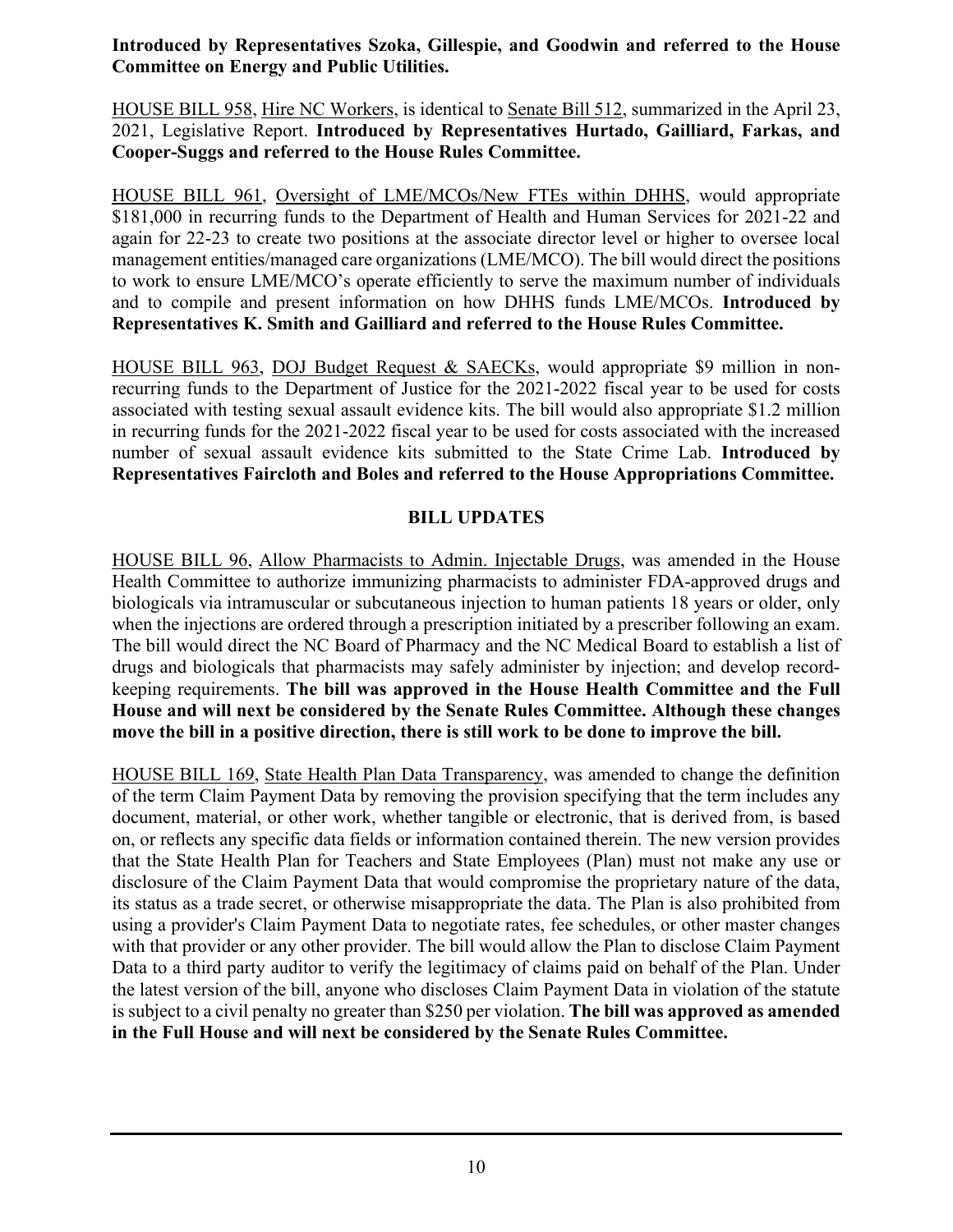HOUSE BILL 178, Access to Prescription Drug Cost Information, was amended in committee to add prescribers to the electronic health record entities involved in the process of prescribing, dispensing, paying for, and exchanging information relating to prescription drugs which must partner with intermediaries to ensure the delivery of accurate patient-specific prescription price transparency information. The bill now requires prescribers, not just providers, to communicate to a patient the most therapeutically appropriate treatment for the patient's diagnosis and the drug cost information, therapeutically equivalent alternatives, and delivery options. The bill also now adds that a pharmacist filling a prescription for a specific biological product can substitute an interchangeable biological product only if (1) the prescriber has not indicated that the pharmacist cannot substitute an interchangeable biosimilar biological product for the prescribed biological product and (2) the FDA has determined the biological product to be substituted is interchangeable with the prescribed biological product. **The bill as amended was approved by the Full House and will next be considered by the Senate Rules Committee.**

HOUSE BILL 324, Ensuring Dignity & Nondiscrimination/Schools. The provisions of this bill were removed in the House Education K-12 Committee and replaced with new provisions that would:

- prohibit public school units from promoting the following concepts:
	- o one race or sex is inherently superior to another race or sex;<br>o an individual, solely by virtue of his or her race or sex, is in
	- an individual, solely by virtue of his or her race or sex, is inherently racist, sexist, or oppressive, whether consciously or unconsciously;
	- o an individual should be discriminated against or receive adverse treatment solely or partly because of his or her race or sex;
	- o an individual's moral character is necessarily determined by his or her race or sex;<br>o an individual, solely by virtue of his or her race or sex, bears responsibility for
	- an individual, solely by virtue of his or her race or sex, bears responsibility for actions committed in the past by other members of the same race or sex;
	- o any individual, solely by virtue of his or her race or sex, should feel discomfort, guilt, anguish, or any other form of psychological distress;
	- o the belief that the United States is a meritocracy is racist or sexist or was created by members of a particular race or sex to oppress members of another race or sex;
- define "promote" as any of the following: (1) compelling students, teachers, administrators, or other school employees to affirm or profess belief in these concepts; (2) including these concepts in curricula, reading lists, seminars, workshops, trainings, or other educational or professional settings in a manner that could reasonably give rise to the appearance of official sponsorship, approval, or endorsement; and (3) contracting with, hiring, or otherwise engaging speakers, consultants, diversity trainers, and other persons for the purpose of advocating these concepts;
- specify that the statute does not prohibit constitutionally protected speech; individually accessing materials that advocate the described belief concepts for research or independent study; or stating the described belief concepts or assigning materials that incorporate such concepts for educational purposes in contexts that make clear the public school unit does not sponsor, approve, or endorse such concepts or work; and
- require charter schools, regional, laboratory, and renewal school systems to comply with these requirements.

The bill was further amended on the House floor to instead prohibit public school units from promoting the belief that the United States is a meritocracy is inherently racist or sexist in belief, or that the United States was created by members of a particular race or sex for the purpose of oppressing members of another race or sex. **The bill as amended was approved by the House and will next be considered by the Senate Rules Committee. There is a great deal of controversy surrounding this bill and the debate was heated.**